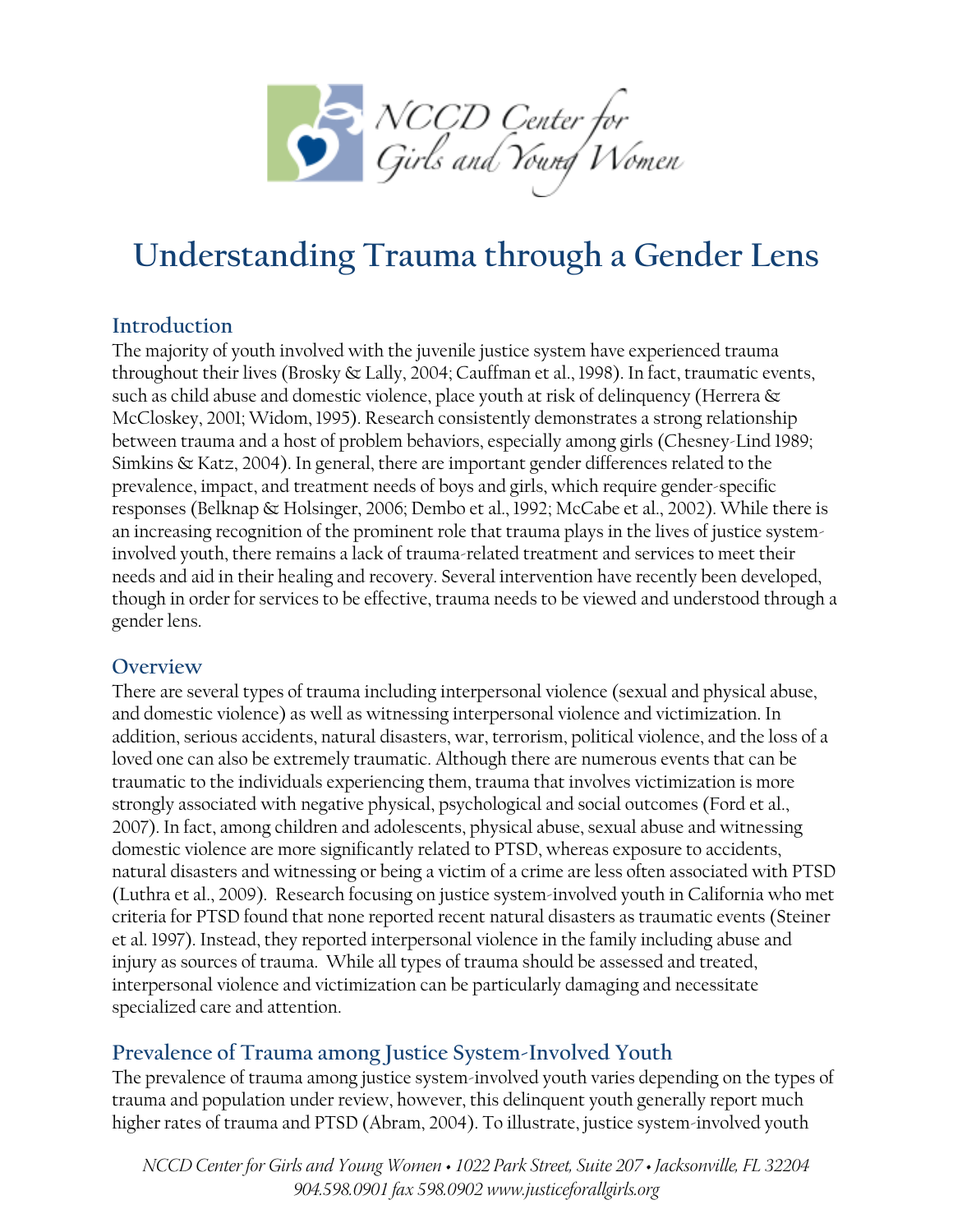experience trauma at rates that are 8 times higher than community samples (Wolpaw & Ford, 2004). This is especially true for girls who report equal or higher rates of trauma and PTSD compared to even their male counterparts (Cauffman et al., 1998; Ford et al., 2007). Numerous studies show that over 70% of girls experience trauma in general and more frequently report sexual and physical abuse compared to boys (Brosky & Lally, 2004; Cauffman et al., 1998; Mueser & Taub, 2008). Sexual abuse has been strongly associated with PTSD and youth who report PTSD are more likely to run away and self-harm (Dixon et al., 2005; Mueser & Taub, 2008). Regarding specific traumatic events, 92% of the justice system-involved girls in California reported emotional, physical and/or sexual abuse (Acoca & Dedel, 1998). While both boys and girls report high rates of abuse, studies show that abuse is a stronger predictor of female delinquency (Makarios, 2007).

# **Gender Differences**

There are important gender differences in the rates and impact of, as well as responses to trauma. Girls and boys experience different types of trauma at differing rates. For example, girls more often report sexual abuse, sexual assault, physical punishment and psychological distress compared to boys (Hennessey et al., 2004, Tolin & Foa, 2006). On the other hand, boys are more likely to experience non-sexual assaults, accidents, illness, injury and witnessing death or injury (Tolin & Foa, 2006. While justice system-involved girls and boys may both experience high (though differing) rates of trauma in general, more girls meet criteria for PSTD than boys (Abram et al., 2004).

The ways in which youth respond to trauma has important implications regarding how to best address their needs. While both boys and girls often respond to trauma with anger and dissociation, girls also more frequently experience depression and anxiety (Foster et al., 2004). Another important difference is that while boys have a stronger response when they are the victims of trauma compared to witnessing traumatic events, girls have similar psychological responses whether they witness or experience the trauma themselves (Foster et al., 2004). This suggests that girls may be more sensitive to witnessing trauma than boys. Although there is variation within gender, this knowledge of key gender differences in how youth experience and respond to trauma is crucial in helping professionals to identify and better understand possible sources and motivations for youth behaviors.

## **Re-traumatization**

Unfortunately, many of the common practices that occur within juvenile justice facilities can further re-traumatize youth who have histories of victimization, violence and abuse. For example, physical confrontation, isolation and restraints can trigger youth who may have been subjected to similar practices in the past (Ford et al., 2007; Hennessey, 2004). Particularly damaging for girls are practices that involves forced disrobing, physical exams, body searches and being strapped to beds and/or restrained by male staff (Ford et al., 2007; Hennessey, 2004). Given a history of abuse, an environment which is unsafe, lacks privacy and is insensitive to trauma histories can increase risks of self-harm and suicide (Ford et al., 2007; Hennessey, 2004). Juvenile justice professionals need to be aware of how the environment and specific policies can re-traumatize both boys and girls and should avoid practices that are harmful and revictimizing.

*NCCD Center for Girls and Young Women • 1022 Park Street, Suite 207 • Jacksonville, FL 32204 904.598.0901 fax 598.0902 www.justiceforallgirls.org*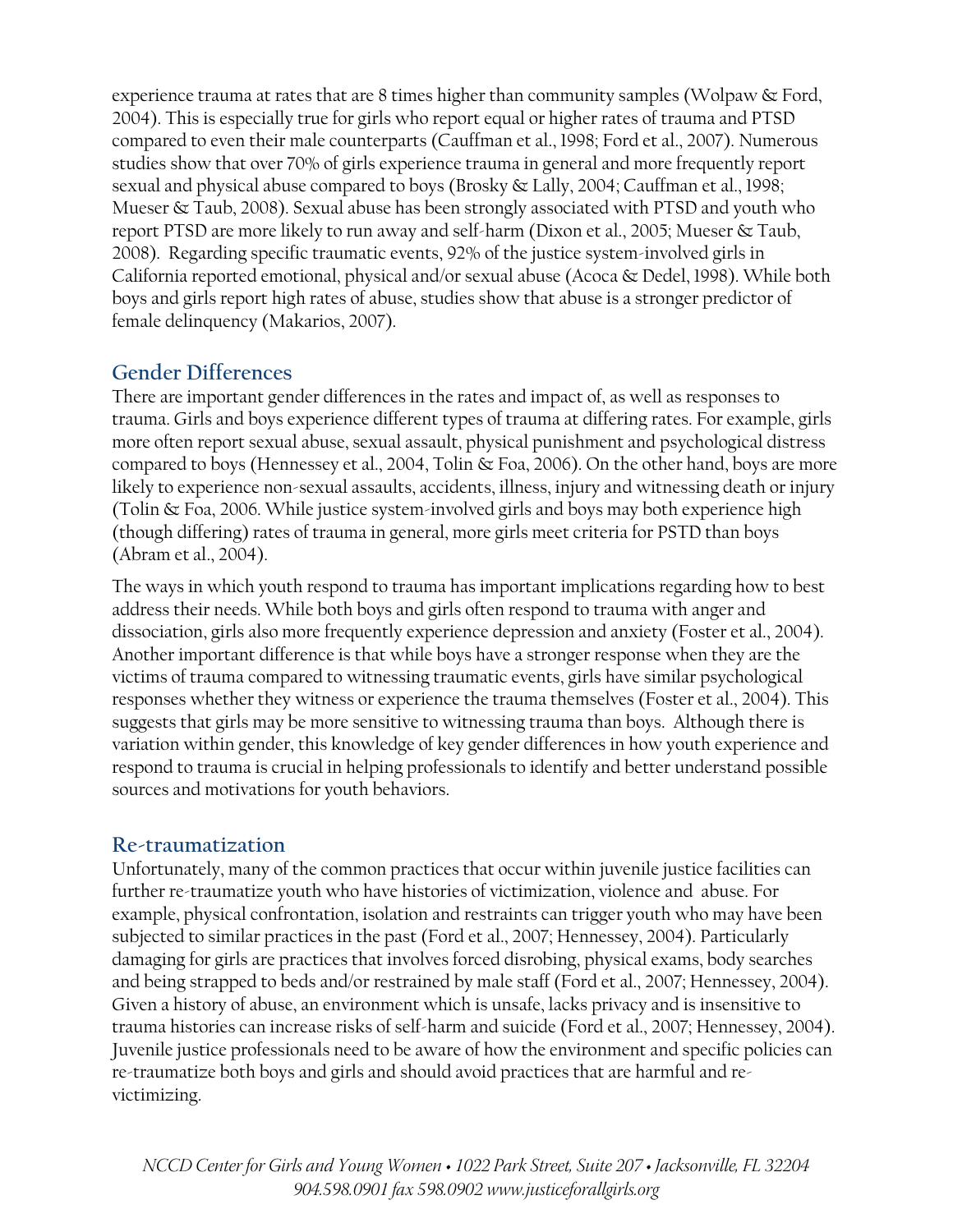## **Interventions and Treatment**

Since there has been a recent focus on trauma, several interventions aimed at treating youth in the justice system have been developed. Understanding trauma through a gender lens means that the ways in which gender influences development are taken into account. In addition, larger societal forces such as sexism, as well as racism, classism, and heterosexism, impact girls' lives in unique ways. Gender socialization predisposes boys and girls to both strengths and challenges in how they can heal and recover from trauma.

There are many developmental similarities during the stage of adolescence, but in general, girls focus more of their attention on relationships where mental health and substance use issues can stem from trauma and victimization (Bloom et al, 2005). Boys will often externalize pain and may find it more difficult to admit to having experienced trauma, which can serve to block healthy coping mechanisms (Briere & Scott, 2006). Therefore, interventions for girls should support self-determination and focus on empowerment and helping girl find and use their voices (Briere & Scott, 2006). They should also address the emotional aspects of trauma and ensure that girls reject notions that they may be responsible for abuse and victimization (Briere  $\&$ Scott, 2006). Boys, most likely, will benefit from emotional and cognitive expression when they feel safe and do not fear being stigmatized (Briere & Scott, 2006). Additionally, interventions with boys should work to assure them regarding feelings of vulnerability related to admitting to trauma (Briere & Scott, 2006). Gender-specific interventions which incorporate this knowledge better serve both boys and girls.

Trauma-informed care (Covington & Bloom, 2003) outlines basic tenets which include (1) take the trauma into account; (2) avoid triggering trauma reactions and/or traumatizing the individual; (3) adjust the behavior of counselors, other staff, and the organization to support the individual's coping capacity (4) allow survivors to manage their trauma symptoms successfully so that they are able to access, retain, and benefit from the services (Harris & Fallot, 2001). While it is essential to acknowledge trauma, it should not define youth. It is important to balance information about trauma with the reality that youth are active agents in their lives. Young people can be incredibly resilient and often develop survival skills and coping strategies, which are strengths that can be built upon in treatment.

## **Conclusion**

In conclusion, an understanding of trauma must be incorporated into programs and services for justice system-involved youth. Viewing trauma through a gender lens increases our awareness of how boys and girls differ in key areas related to trauma. In addition, a gender lens provides a framework which can help us meet the needs of youth who have suffered from traumatic events and ensure they are not further traumatized by programs designed to rehabilitate them. Finally, a gender lens enables us to see how socialization and social location present both strengths and challenges associated with trauma recovery and increases the likelihood that the goals of trauma treatment are met so all youth can heal and meet their fullest potential.